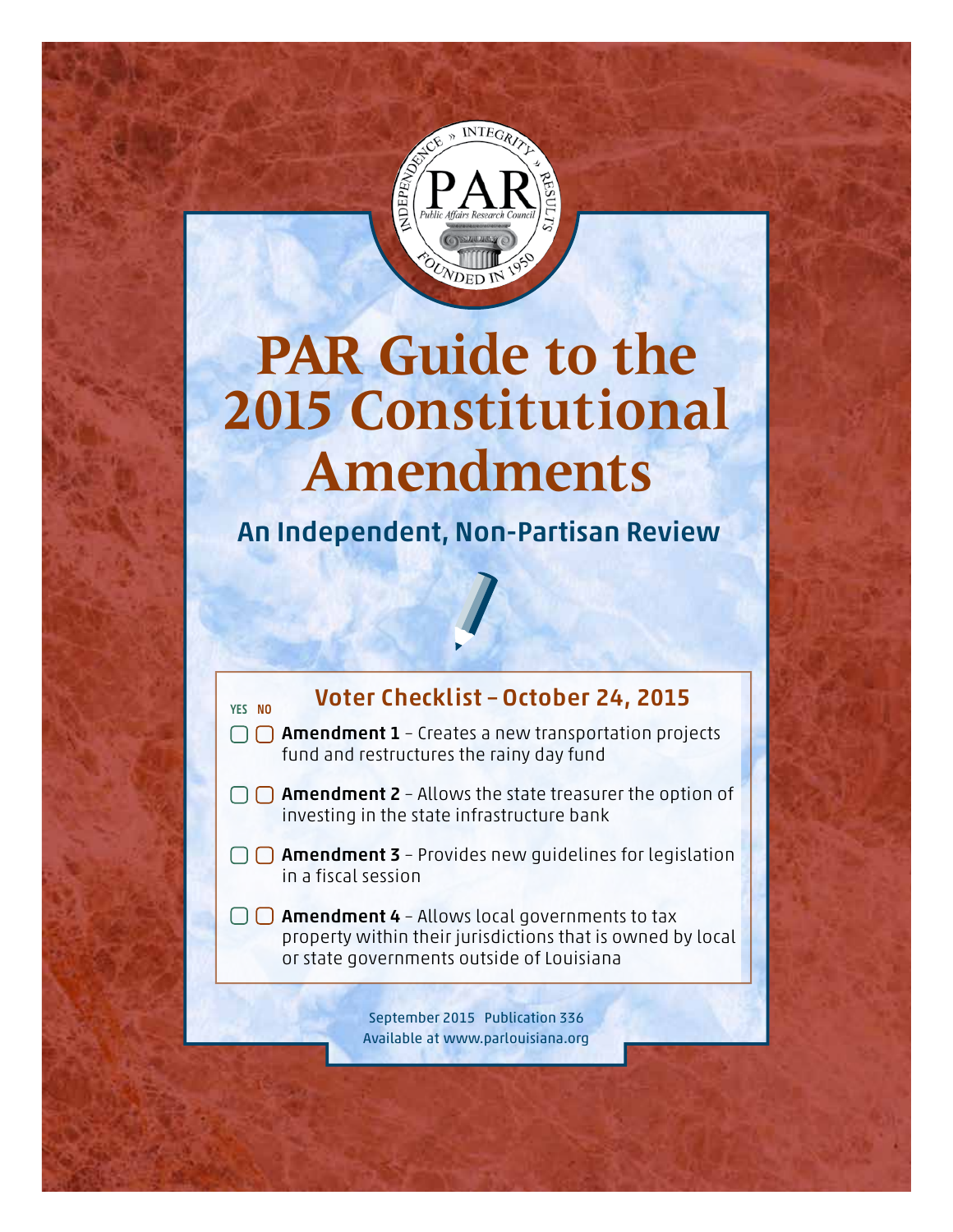#### Introduction

After facing 14 proposed amendments in 2014, voters might feel some relief in having only four on the ballot this year. Voters statewide will be asked to decide yes or no on the four proposed amendments to the Louisiana Constitution on the primary date of October 24.

This *PAR Guide to the 2015 Constitutional Amendments* provides a review of each item in the order they will appear on the ballot. All the amendments on this ballot deal with the management of public money. The *Guide* is educational and does not recommend how to vote. It offers concise analysis and provides arguments of proponents and opponents. Readers who want to explore in greater detail can refer to the background material provided in a special section -- Want to go Deeper? -- on page 12.

These proposals were approved by legislators during the 2015 regular session. As required for passage of constitutional amendments, each bill received at least a two-thirds vote in the House of Representatives and in the Senate and now needs a majority vote at the polls. The governor cannot veto proposals for constitutional amendments.

A constitution is supposed to be a state's fundamental law that contains the essential elements of government organization, the basic principles of governmental powers and the enumeration of citizen rights. A constitution is meant to have permanence. Statutory law, on the other hand, provides the details of government operation and is subject to frequent change by the Legislature. Typically, constitutional amendments are proposed to authorize new programs, ensure that reforms are not easily undone by furture legislation or seek protections for special interests. Unfortunately, as more detail is placed in the Constitution, more amendments may be required when conditions change or problems arise with earlier provisions.

> Since its implementation in 1974, the Louisiana Constitution has been amended 181 times. Louisiana has a long history of frequent constitutional changes. Special interests often demand constitutional protection for favored programs to avoid future legislative interference, resulting in numerous revenue dedications and trust fund provisions. The concept of the constitution as a relatively permanent statement of basic law fades with the adoption of many amendments.

> Through the House Committee on Civil Law and Procedure, the Legislature tries to make certain that each proposed amendment does, in fact, need to be posed to voters. The Legislature also has tried to make it easier for voters to determine what a given amendment would do if approved by requiring that the ballot language be written in a "clear, concise and unbiased" manner and that it be phrased in the form of a question.

> > Voters must do their part as well. In order to develop informed opinions about the proposed amendments, they must evaluate each

> > > one carefully and make a decision based on its merits. One important consideration should always be whether the proposed language belongs in the Constitution.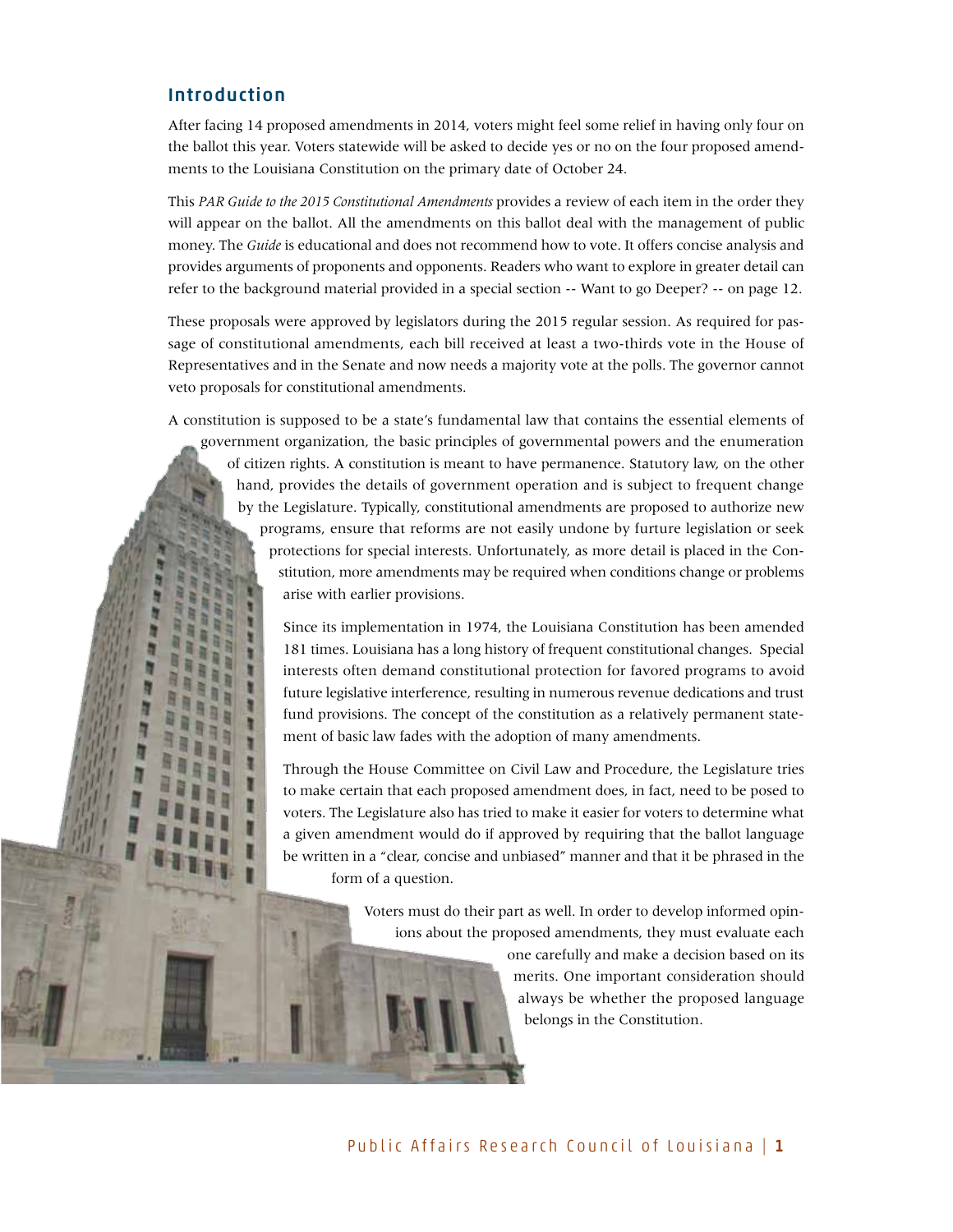## **1. Creates a new transportation projects fund and restructures the rainy day fund**

## **You Decide**

#### **A vote FOR would**

steer state mineral revenue to a new transportation projects fund and restructure the Budget Stabilization Fund.

#### **A vote AGAINST would**

leave the current revenue flow and Budget Stabilization Fund intact.

#### **SUMMARY**

The main purpose of this proposed amendment is to create a constitutionally protected fund for state transportation projects. The amendment converts the state's Budget Stabilization Fund, which is also known as the Rainy Day Fund, into two companion subfunds: one to fulfill the functions of a Budget Stabilization Fund and the other to become a new transportation fund. The amendment does not raise taxes. It does not change the state's existing Transportation Trust Fund, which will continue to be the primary source of state infrastructure spending. Basically the amendment would take a portion of the state's mineral revenue that would otherwise be placed in the Budget Stabilization Fund and send that money to the new transportation fund. This *PAR Guide* provides an explanation of how the money would flow and other changes in the proposed new system.

#### CURRENT SITUATION

In response to the state budget instability caused by volatile oil and gas revenue in the 1980s, the voters amended the state constitution in 1990 to create a Revenue Stabilization/Mineral Trust Fund. This was the forerunner of the current Budget Stabilization Fund adopted in 1998. More commonly known as the Rainy Day Fund, its popular image is that of a piggy bank meant to rescue the state in times of financial decline. Credit-rating agencies view the piggy bank as one of many components of a state's financial structure that help establish a credit rating for the state.

But that is not the fund's only purpose. Its primary job is to stabilize the budget, as its name indicates. It does so by regulating the flow of mineral revenue to the state general fund. The idea is that the state can count on a certain portion of mineral revenue for the operating budget every year. When mineral revenue surges, the state operating budget gets its base share and the excess revenue flows into the Budget Stabilization Fund. For example, the current base amount of mineral revenue that flows to the general fund is \$950 million. Mineral revenue in excess of that amount flows into the Budget Stabilization Fund. (*See Special Section "Want to Go Deeper?" for fuller explanation.*)

The purpose of these limits is to help prevent the budget from growing rapidly to unsustainable levels based on volatile oil and gas revenue. Thus in good times some dollars are withheld from the general fund, reducing the impulse to grow government, and are put into a fund that can help sustain the budget during bad times. The stabilization fund has a cap. Once the fund reaches 4% of total state revenue receipts (not including federal disaster assistance), no more deposits are made. The current cap is approximately \$811 million, well above the \$517 million now held in the fund. If the fund were full, excess mineral revenue would flow to the general fund instead of the Budget Stabilization Fund.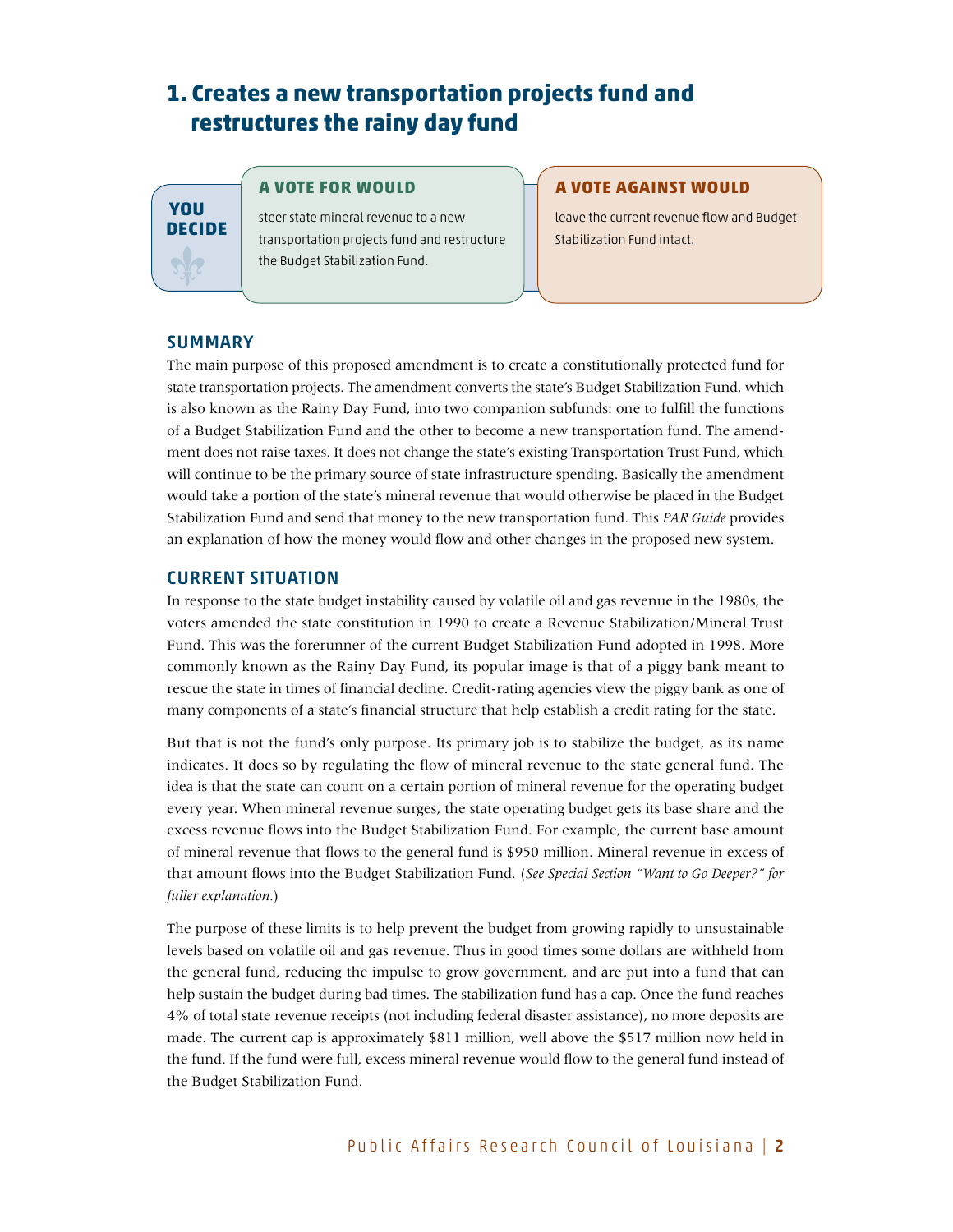#### PROPOSED CHANGE

If this amendment is adopted, the Budget Stabilization Fund will be renamed the Budget and Transportation Stabilization Trust. Under this new Trust would be two separate subfunds. The first would be the Budget Stabilization Subfund. It would function much like the current Budget Stabilization Fund except that mineral revenue would fill the subfund to a cap of no more than \$500 million. The second would be the Transportation Stabilization Subfund, also capped at \$500 million. Its purpose would be to pay for roads and other transportation infrastructure projects, with a specific emphasis on state highways and bridges. This subfund would be separate from the state's Transportation Trust Fund, which mainly relies on fuel taxes.

Under this amendment, the stabilization subfund is the first in line to receive any excess mineral revenue. Once the stabilization fund is full at \$500 million, then excess mineral revenue would flow into the transportation subfund. If the transportation subfund reaches \$500 million, then any additional mineral revenue would flow into the state general fund. *(See chart on page 4.)*

If the amendment passes, the new stabilization subfund would be full immediately. The current Budget Stabilization Fund has \$517 million, so this could mean as much as \$17 million would move into the new transportation subfund if voters approve the amendment. (That action may depend on how the amendment language is interpreted. The legislation sets the subfund caps according to the amount of mineral revenue, not necessarily according to the other forms of deposits that can be placed into the Budget Stabilization Fund. *See Special Section*.) As long as oil and gas prices remain low, state mineral revenues would not be expected to contribute more than a few million dollars per year to the newly created transportation subfund.

#### additional changes

The proposed amendment would make a significant change by addressing what many view as a quirk in the current system of tapping the fund for a rainy day. Under current law, if the Budget Stabilization Fund is tapped for a rainy day bailout of the state budget, the next stream of excess mineral revenue has to go toward replacing the amount that was drawn out. For budget crafters, this is a dilemma. Fund money taken for the operating budget has the effect of reducing the mineral revenue that would have gone to the same operating budget. So taking money out of the stabilization fund could result in an equal amount being cut from the general fund. This situation limits the usefulness of the rainy day option.

The proposed amendment says that if money is taken from the Budget and Transportation Stabilization Trust, no excess mineral revenue can be deposited in the Trust in either the current or ensuing year. This provision would delay the mandatory refilling of Trust withdrawals. The amendment refers to both subfunds regarding this rule, although the author intended for the payback rule to apply only to the stabilization subfund. (*See Special Section.*)

continued on page 5...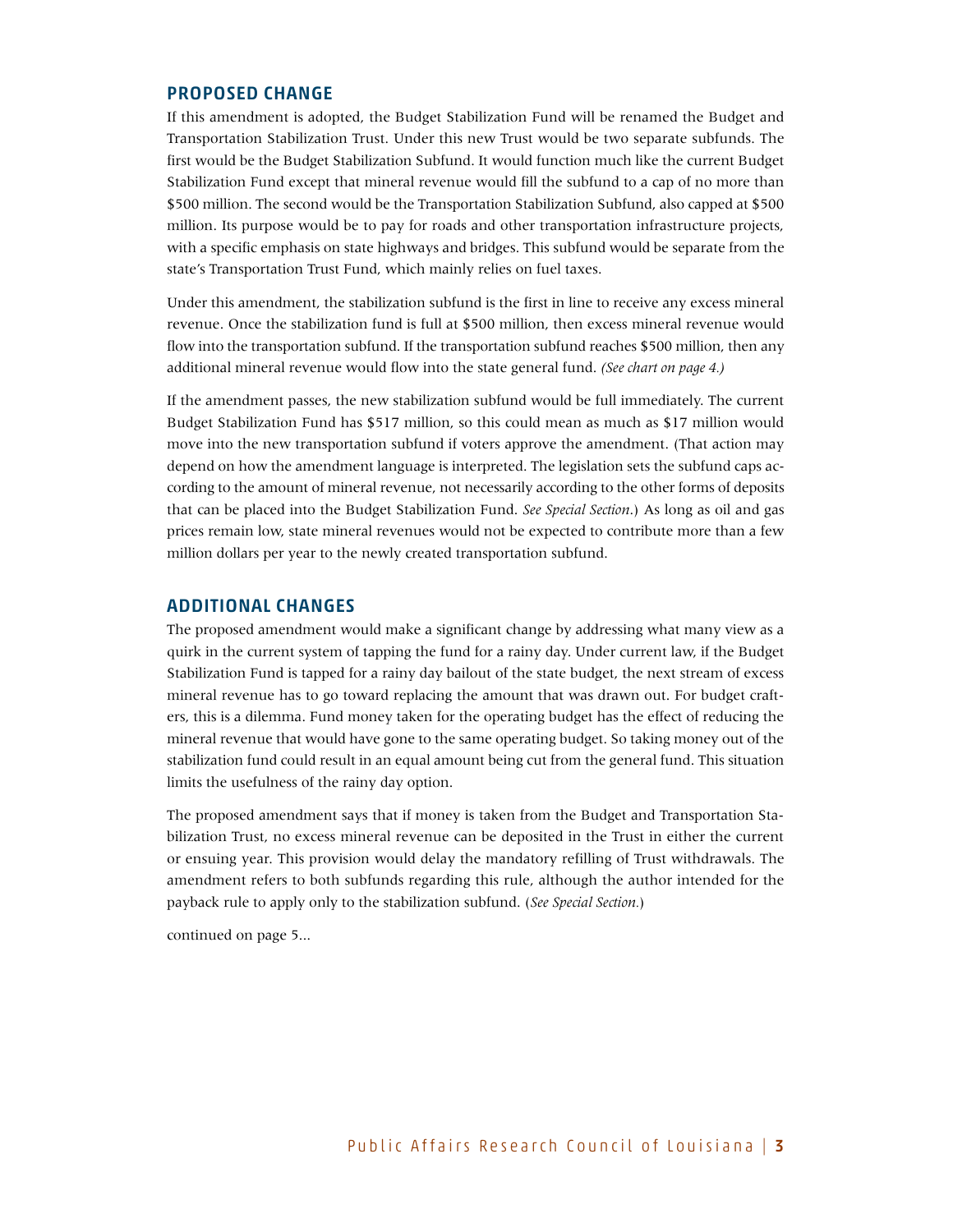

## Examples

The following two scenarios show how the money flowing through the proposed system is dependent on that year's mineral revenue. In Scenario 1, a hypothetical \$900 million is earned. Therefore after the approx. \$100 million is designated to local government, only \$800 million would remain. The entirety of this would be deposited into the State General Fund. In Scenario 2, a hypothetical \$1.3 billion is earned. Therefore after the approx. \$100 million to local government, the next \$950 million would be deposited into the State General Fund, leaving \$250 million for the Budget and Transportation Sub-Funds.

| Annual<br>Mineral Revenue                             | Local<br>Government                 | Mineral Base to Money available to Budget<br>General Fund & Transportation Sub-Funds | <b>SGF</b> |
|-------------------------------------------------------|-------------------------------------|--------------------------------------------------------------------------------------|------------|
| Scenario 1 \$900 Million ~\$100 Million \$800 Million |                                     | \$0 Dollars                                                                          | \$0        |
| Scenario 2 \$ 1.3 Billion                             | $\sim$ \$ 100 Million \$950 Million | \$250 Million                                                                        | \$0        |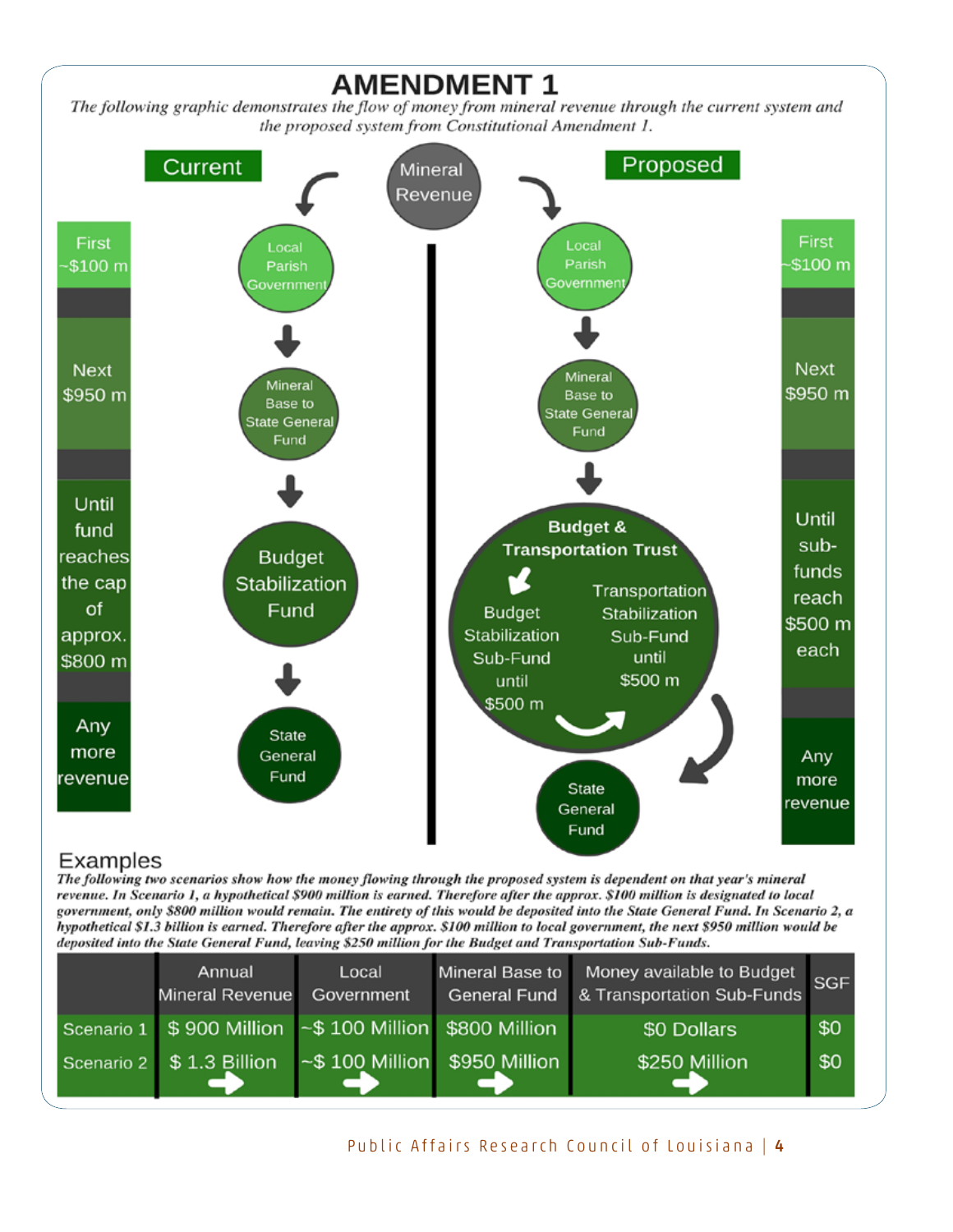#### ARGUMENT FOR

This amendment preserves the basic purpose of a budget stabilization fund while putting idle money to use toward state infrastructure projects. The current state savings account is put to use too rarely and inadequately, which is a bad deal for taxpayers. Although the plan likely will contribute only scarce resources to highways in the next several years, it provides a good longterm solution to state transportation needs. Texas recently adopted a similar reform for its rainy day fund to free up money for transportation work.

By comparison, the new highway funding would be better protected than the money in Louisiana's other major infrastructure source -- the Transportation Trust Fund (TTF) -- which has been raided for other purposes. This additional funding would supplement transportation funding along with the TTF.

The new Trust can still be tapped on a "rainy day" to bailout the state budget. The current fund has been tapped only five times. Also, the amendment would allow the new stabilization subfund to be tapped without having to redirect money from the general fund immediately. That new rule patches a major problem with the current rainy day system.

#### ARGUMENT AGAINST

The amendment shortchanges the state on fiscal stability while delivering only limited new funding to transportation for years to come. The amendment's transportation spending restrictions unnecessarily limit the state's flexibility in choosing priority highway projects as well as overall budget priorities.

The amendment would create confusion because it was not drafted clearly. For example, the amendment creates a trust with two subfunds but leaves unclear whether the Constitution's rules for appropriations apply to one or both. Adding further problems, the amendment does not specify how non-mineral revenue that currently is designated for the Budget Stabilization Fund would be distributed under the new Trust and its subfunds. (*See Special Section*.) The conflicting legal interpretations might be resolved as the new law is implemented or else might create difficulties in making the new Trust work as imagined.

The maximum size of the stabilization fund would shrink from more than \$800 million to just \$500 million. That \$500 million is a static number that would not increase as the state budget grows. The potential insufficiency of the new stabilization subfund could threaten the state's credit rating. Just as potential homebuyers must demonstrate to lenders they have the ability to pay their mortgage, states must show lenders they will be able to pay back bonds even if times get tough. A strong rainy day fund helps make that case. Credit rating agencies will be evaluating whether this amendment, combined with ongoing concerns about the state's pension obligations and fiscal structural issues, could result in a credit re-evaluation and higher interest rates for the state.

*Legal Citation: Act 473 (Senate Bill 202 by Sen. Robert Adley) of the 2015 Regular Session, amending Article VII, Sections 10(D)(2)(d), 10.3 and 10.5(B).*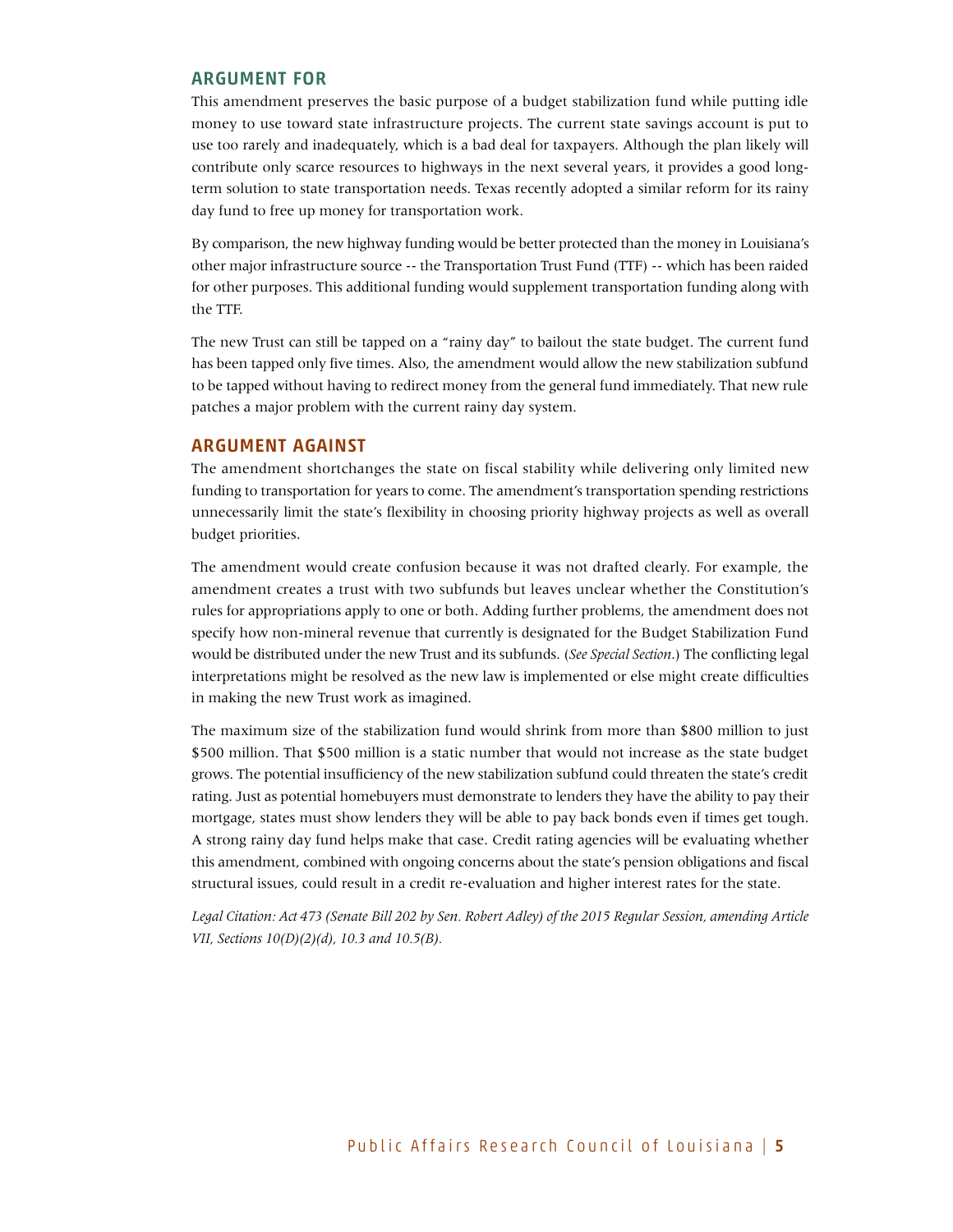## **2. Allows the state treasurer the option of investing in the state infrastructure bank**

#### **A vote FOR would**

allow the treasurer to invest public funds in a state infrastructure bank.

#### **A vote AGAINST would**

require the newly created infrastructure bank to rely on other financing.

#### CURrENt SITUATION

**You Decide**

The Legislature has created a Louisiana State Transportation Infrastructure Bank modeled after programs used in some other states. The bank is designed to provide a revolving loan program to local governments seeking low-cost financing for transportation projects. The bank needs deposits to get started. The Legislature may appropriate or dedicate money to the bank.

#### PROPOSED CHANGE

This amendment would provide another option for financing the infrastructure bank. It would allow the state treasurer to invest with the bank. The state always has money that needs to be invested, such as cash in dedicated funds or tax revenue that is not immediately spent. The treasurer already invests these state monies in interest-earning bonds or other financial tools, and this amendment would give the treasurer a new option by allowing investments in the new infrastructure bank.

Because the Constitution restricts the transfer and investment of public funds, the drafters of this amendment believe this exception should be made to allow the treasurer to invest state funds with the new bank. The Constitution contains a number of exceptions, such as allowing the use of public funds to support pensions, bonds, property expropriations and for the investment in stocks for college endowments and the Medicaid Trust Fund for the Elderly.

Start-up funding for the infrastructure bank could come from a variety of sources, including a one-time appropriation for a pool of money that would be loaned out, paid back and then loaned out again. This amendment does not determine what those other sources might be. It neither creates nor prohibits a tax or a dedication supporting the bank. It does not require the treasurer to invest in the bank. It simply gives the treasurer the option to do so.

Voters last year rejected a similar proposed amendment; however, the Legislature at the time had not yet created an infrastructure bank. The difference this year is that the Legislature established an infrastructure bank during the 2015 session. Regardless of whether this amendment passes or fails, the infrastructure bank will exist and can make loans once it has deposits. This amendment just provides another potential funding source for the bank.

#### ARGUMENT FOR

The state already has created the infrastructure bank. This amendment just takes the prudent step of providing another option for financing it. With this amendment, the state could use its own funds to invest in itself and loan money for roads. Every means should be sought to provide options for the new infrastructure bank. New financing options are needed to address Louisiana's many needs for road improvements and infrastructure that would provide safer and less congested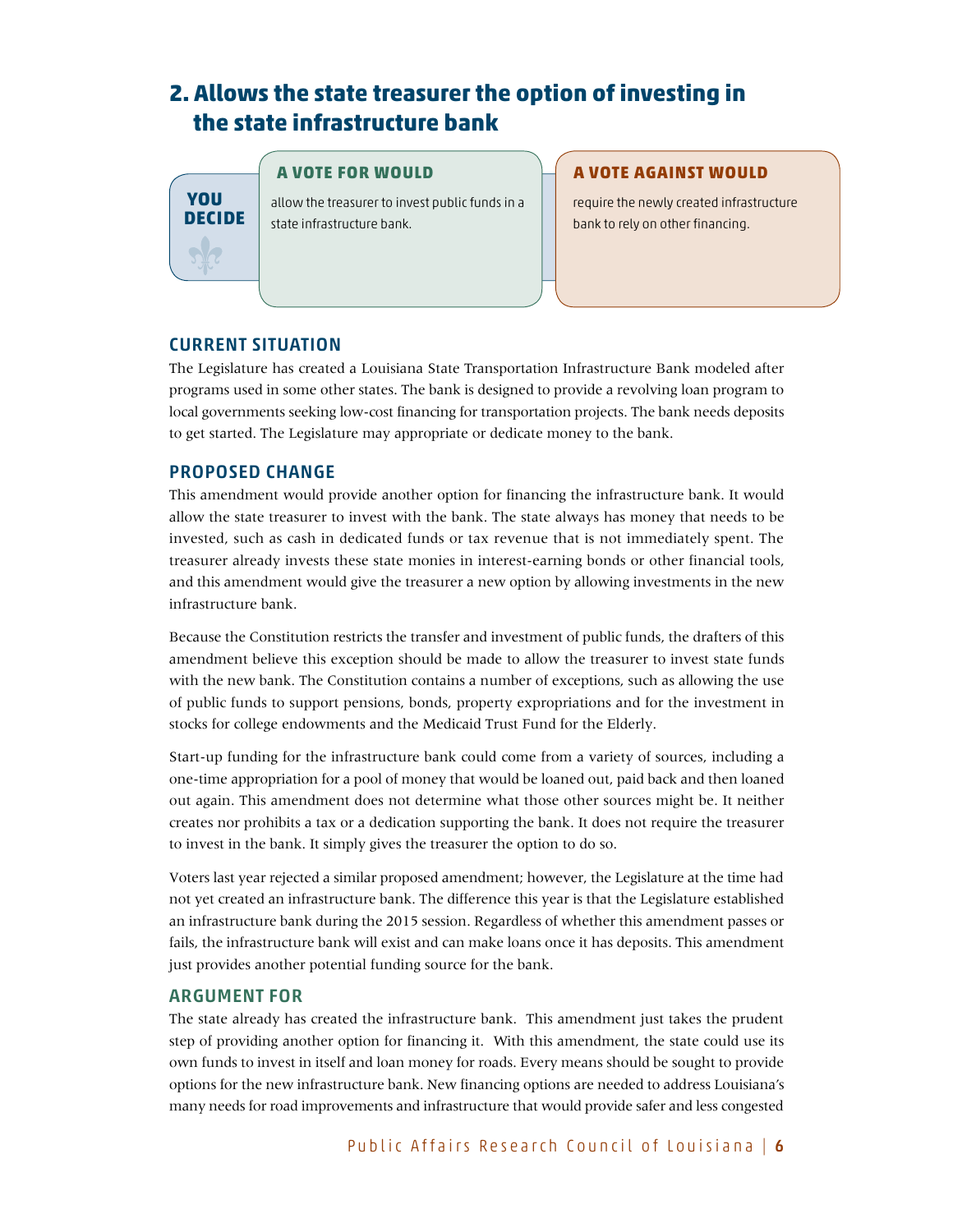driving conditions and stimulate the economy. The state has deteriorating roads and a severely underfunded infrastructure. The current fuel tax, based on the volume of fuel sales, is not keeping up with the growing costs and needs of highway work. Local governments would save money with infrastructure bank loans by avoiding the more expensive interest rates and fees that come with normal state bonding costs. This would allow them to stretch their limited infrastructure dollars further. Other states, such as South Carolina, have used a similar program to great advantage. According to a 2012 Brookings Institution report, 23 states have active infrastructure banks.

#### ARGUMENT AGAINST

The infrastructure bank would cost money. Startup capital requirements could be more than \$100 million before the bank could be effective. Eventually, operating expenses are expected to total \$300,000 to \$400,000 per year, which would be drawn from the revenue generated by the loan program. The bank's oversight would be in the hands of a small board operating with its own criteria for selecting projects to support. That decision-making process would be separate from the legislative appropriations process and the state's widely vetted priority plan for infrastructure spending. The state already has multiple funds and dedications to support local infrastructure projects and a bonding process to provide parishes, municipalities and other local jurisdictions access to loans. Furthermore, the treasurer may or may not find it prudent to invest state funds in the infrastructure bank. If the loans to local government are going to be affordable, then the interest rates will have to be lower than other conventional financing through bonds. That would mean investments with the bank will necessarily have a lower rate of return. Therefore, the treasurer will not earn as much interest on state money through the infrastructure bank than through more conventional bond investments.

*Legal Citation: Act 471 (House Bill 618 by Rep. Karen St. Germain) of the 2015 Regular Session, amending Article VII, Section 14(B).*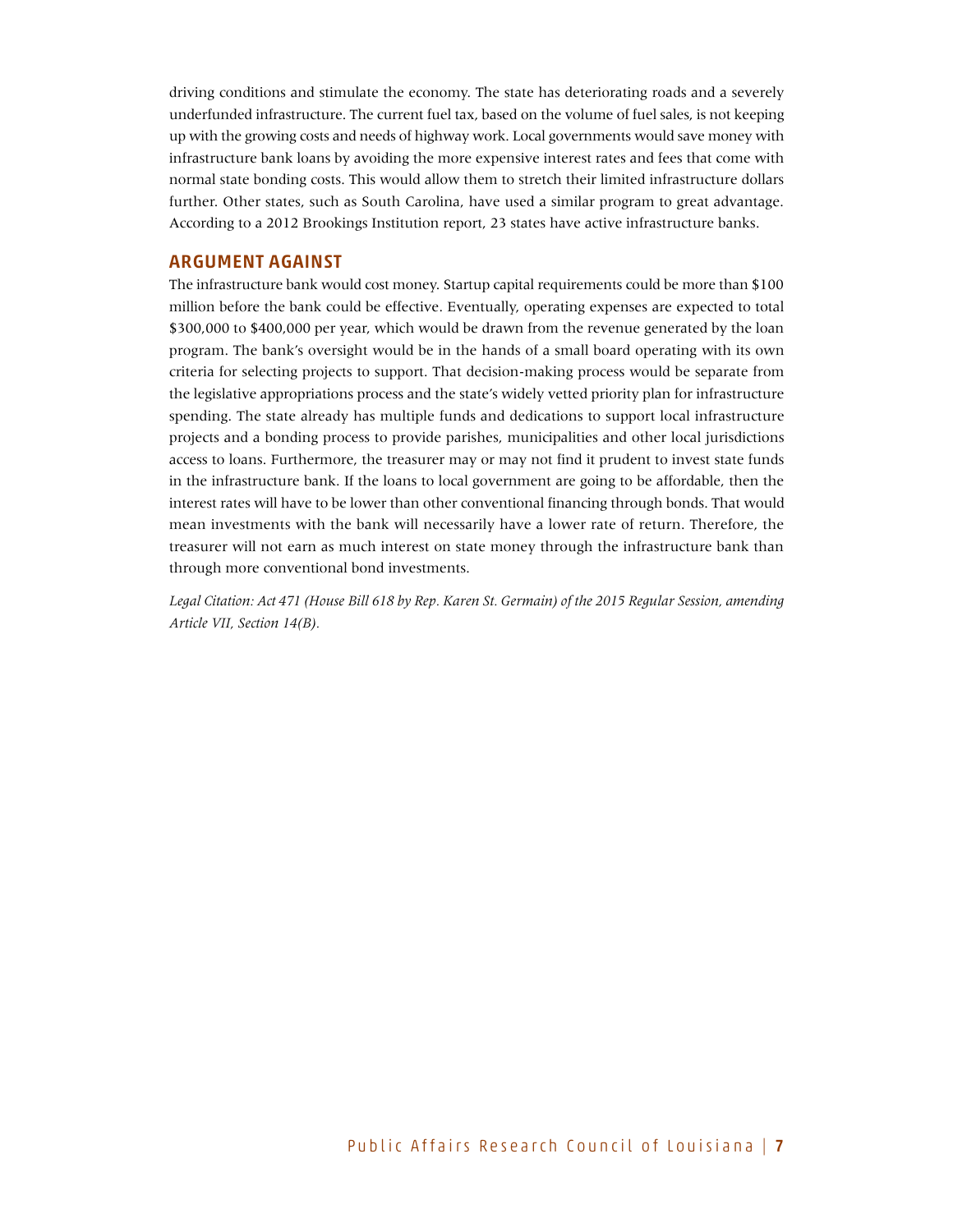## **3. Provides new guidelines for legislation in a fiscal session**

**You Decide**

#### **A vote FOR would**

broadly define what kind of tax and revenue bills can be filed in a legislative fiscal session.

#### **A vote AGAINST would**

leave in place the specific list of allowable tax legislation for fiscal sessions.

#### CURRENT SITUATION

Every spring the Louisiana Legislature convenes in a regular session. Although appropriations and budgeting take place in these sessions every year, the Constitution calls for a general session in even-numbered years and a fiscal session in odd-numbered years. The overall idea has been that fiscal sessions are supposed to be limited mostly to fiscal matters. Also, fiscal sessions are supposed to be open to new or increased taxes and fees, while general sessions are open to fees but not for new taxation. These distinctions are determined fundamentally by the Constitution, but Joint Rules of the Legislature also play an important role, as do the judgment calls by the House and Senate leadership regarding particular bills.

Specifically in the current Constitution, the Legislature cannot consider bills "levying or authorizing a new tax," "increasing an existing tax" or "legislating with regard to tax exemptions, exclusions, deductions or credits" during a general session. To restrict the fiscal sessions, the Constitution provides a list of budgetary and revenue-related matters that can be considered. For example, fiscal sessions may consider bills that "levy or authorize a new tax, increase an existing tax; levy, authorize, increase, decrease, or repeal a fee." Fiscal sessions also may consider bills for "tax exemptions, exclusions, deductions, reductions, repeals or credits." However, the Constitution allows a fiscal session to take on characteristics of a general session. For example, in the pre-filing period for a fiscal session, each legislator may submit five "general" bills on matters outside the fiscal parameters of the session. "Local" and "special" bills also are allowed in a fiscal session.

Over the years, some legislators have criticized the various distinctions as confusing or incomplete. Disagreements have arisen over interpretations of the Constitution and about the types and number of bills that should be permitted in general versus fiscal sessions. For example, because rebates are not mentioned in Article III of the Constitution, lawmakers have attempted legislation to clarify when rebates can be considered. Some legislators have contended that bills concerned with tax administration or collection should be considered as fiscal bills and therefore should be unlimited in a fiscal session; yet many such bills are currently interpreted as general bills.

#### PROPOSED CHANGE

This amendment would allow lawmakers in a fiscal session to "legislate with regard to the dedication of revenue" and to "legislate with regard to taxes." The list of various tax breaks would be deleted although these types of instruments still would be allowed under this umbrella phrasing. The impact of the proposed change would be to make clearer the intended broad grant of authority to the Legislature as to taxation by removing various specific terms and replacing them with sweeping language. These provisions allow wider parameters in a fiscal session for the types of tax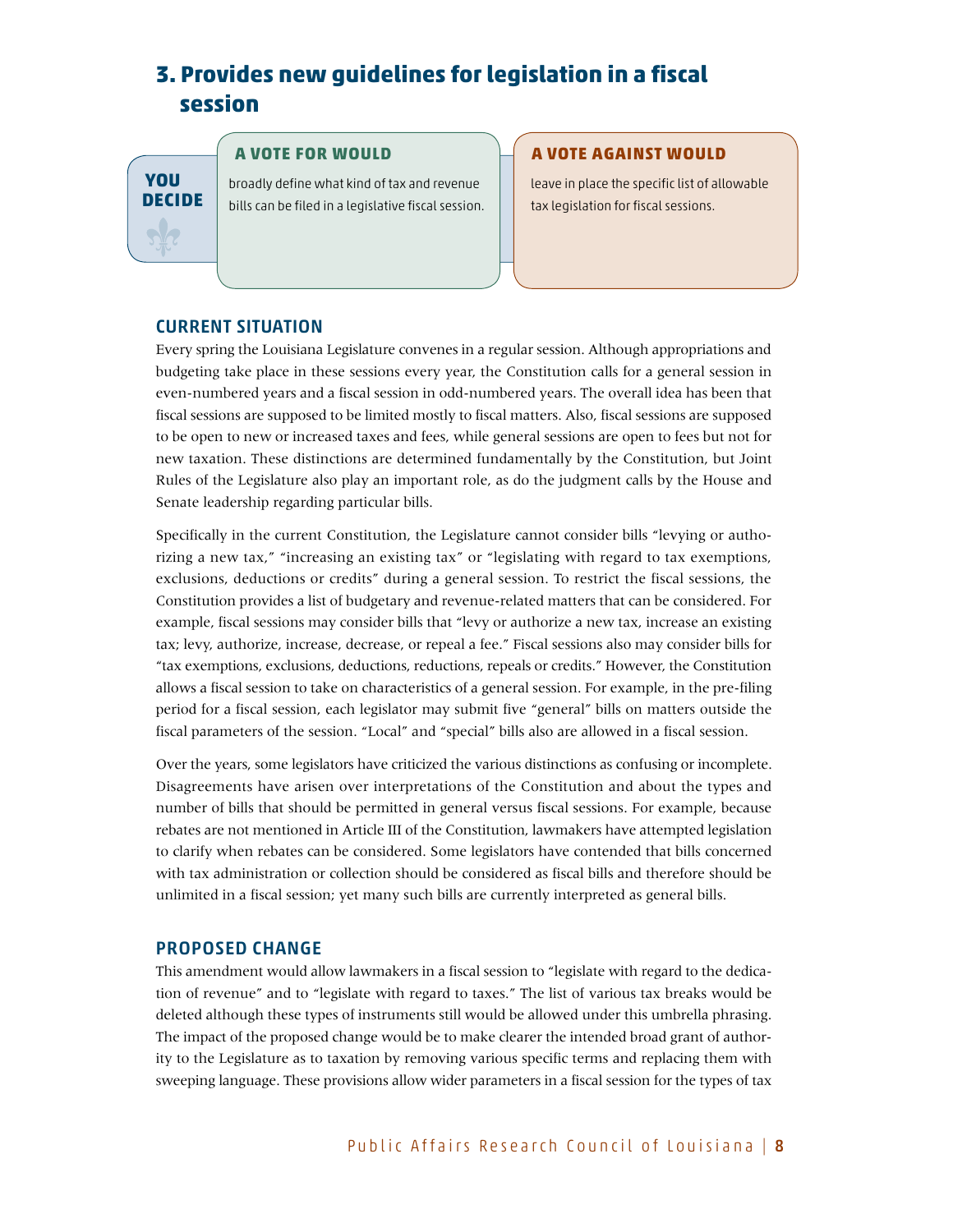and revenue bills that can be considered in an unlimited fashion, especially including bills dealing with tax administration, collection, reporting and dedication. A practical effect of the amendment is that a legislator in a fiscal session would not be limited in the number of bills that concern tax administration and other tax matters not directly related to raising taxes. A bill fitting this category would not have to count as one of a legislator's five "general" bills pre-filed for a fiscal session. Although the amendment removes specifics, it does add a special type of instrument: it allows fiscal session legislation "with regard to rebates." The amendment makes no changes to what can or cannot happen during a general session.

#### ARGUMENT FOR

The current system is fraught with confusion and even litigation due the lack of clarity in definitions. It frustrates the efforts by some legislators to improve the state's administration of taxes and other tax-related issues. This amendment would clear up a part of the Constitution that imposes highly technical impediments. Currently, legislators in a fiscal session might want to propose a bill that deals with tax administration or collections, only to learn that it counts as one of a legislator's five pre-filed general bills. By extending and clarifying the category of tax and revenue-related bills, the amendment would give the Legislature greater flexibility to deal with a broader set of fiscal policy and management issues during a fiscal session. Greater flexibility to handle fiscal issues can be handy when the state is facing a budget crisis and can help lead to long-range reforms. Greater clarity is needed about whether fiscal sessions may consider rebates, which can assist the state's economic development strategy; this amendment provides that clarity.

#### ARGUMENT AGAINST

The process of legislating is more streamlined when legislative sessions are limited by the number and types of bills that can be introduced. By loosening the limits on the types of fiscal bills that can be considered, the Legislature could become less efficient. Legislators would have greater opportunity to introduce bills creating intrusive tax collection or administration measures. If anything, the fiscal sessions should be more restricted to prevent a host of general, local and special bills from turning a fiscal session into a de facto general session. The amendment does not prevent legislation on rebates in general sessions, which some lawmakers in the past have sought to restrict. This amendment might contribute to confusion rather than alleviate problems. Voters should not have to deal with this level of minutia with constitutional amendments.

*Legal Citation: Act 472 (House Bill 518 by Rep. Julie Stokes) of the 2015 Regular Session, amending Article III, Section 2(A)(4)(b).*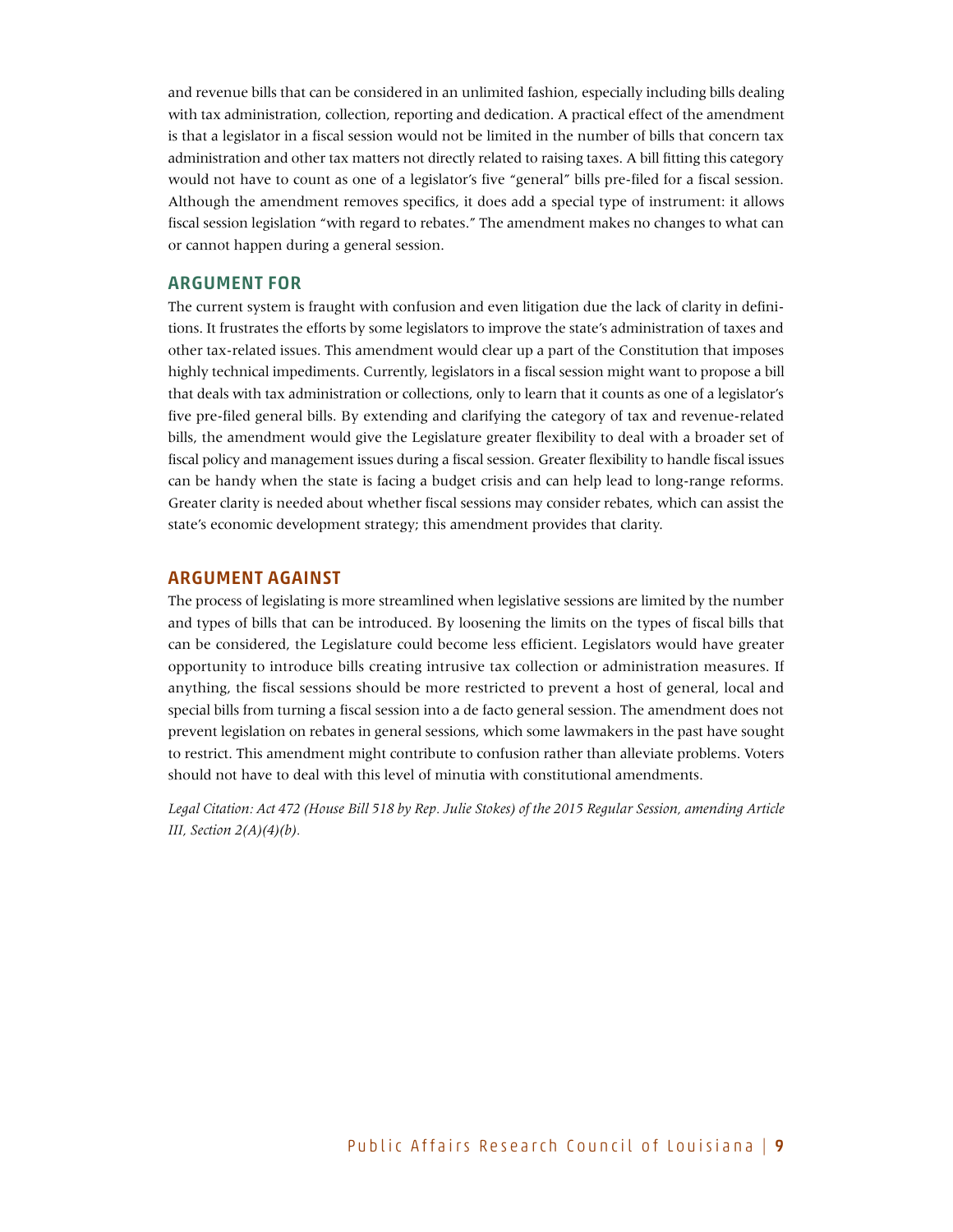## **4. Allows local governments to tax property within their jurisdictions that is owned by local or state governments outside of Louisiana**

## **You Decide** No

#### **A vote FOR would**

require states or local governments outside of Louisiana to pay taxes on properties they own in Louisiana.

#### **A vote AGAINST would**

leave the question to the courts, which recently ruled that state or local governments outside Louisiana are exempt from property tax.

#### CURRENT SITUATION

The Louisiana Constitution allows local governments to assess and collect property taxes. The Constitution also provides exemptions from property taxes. Two of those exemptions are for "public lands" and "other public property used for public purposes." There is no dispute that these exemptions apply to property owned by Louisiana's state government or other Louisiana public entities. A Louisiana state, parish or city government does not have to pay property tax in Louisiana. But disagreement has arisen in the courts about whether this exemption also applies to property in Louisiana owned by other states or local governments of other states. For example, if a city utility in Tennessee stores natural gas in Louisiana, should that inventory be subject to property tax? (*See the Special Section: Want to Go Deeper? to learn about the recent court case that led to this amendment.*)

#### PROPOSED CHANGE

This proposed amendment says that "land or property owned by another state or owned by a political subdivision of another state shall not be exempt" from property taxes. Although some stakeholders contend that the Louisiana Constitution already disallows such an exemption, Louisiana courts recently decided otherwise. This amendment would make it clear that Louisiana assessors and sheriffs would be required to assess values and collect taxes in their jurisdictions on property owned or used for public purposes by other states or local governments of other states.

#### ARGUMENT FOR

This amendment would clarify the intent of the Constitution to tax property in Louisiana owned by other states or local government bodies in other states. A recent Louisiana appeals court decision has incorrectly refused to heed the Louisiana Supreme Court's guidance that has been followed for nearly 65 years on this issue. This amendment is needed now to rectify this errant court ruling and to require Louisiana parish assessors and sheriffs to collect taxes that are rightfully theirs. Local governments are under financial strain and should be allowed to collect taxes owed by out-of-state entities. The neighboring states of Texas and Mississippi already make it explicit that their property tax exemption only applies to their state and local subdivisions. As the Louisiana Supreme Court long ago stated, there is "no reason whatever to believe that the people of Louisiana, in adopting their Constitution, intended to exempt from taxation the local property of foreign countries, other states or their political subdivisions."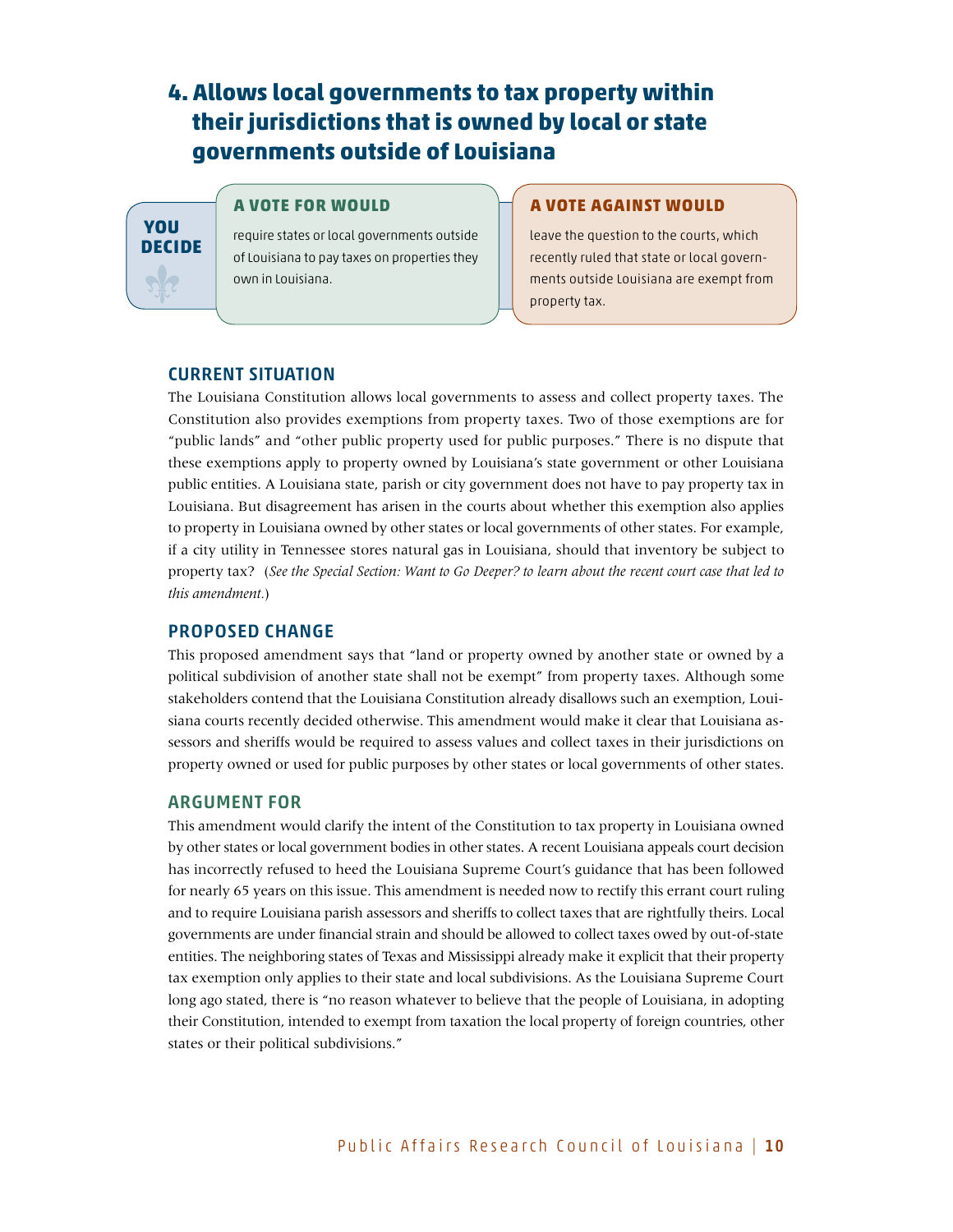#### ARGUMENT AGAINST

The current Constitution needs no tweaking on this issue and its clear language should not be lightly disregarded. A recent appeals court decision correctly interpreted the plain and unambiguous language and intent of the Constitution and the issue should rest there. The Louisiana Constitution states "public lands" and "other public property used for public purposes" shall be exempt from property taxation. The exemption should be available for all state governments and their political subdivisions. The Legislature should not ask voters for an amendment every time a court interprets the Constitution in an unfavorable way to a parish government or other narrow interest.

*Legal Citation: Act 470 (House Bill 360 by Rep. Charles "Bubba" Chaney and Sen. Francis Thompson) of the 2015 Regular Session, amending Article VII, Section 21(A).*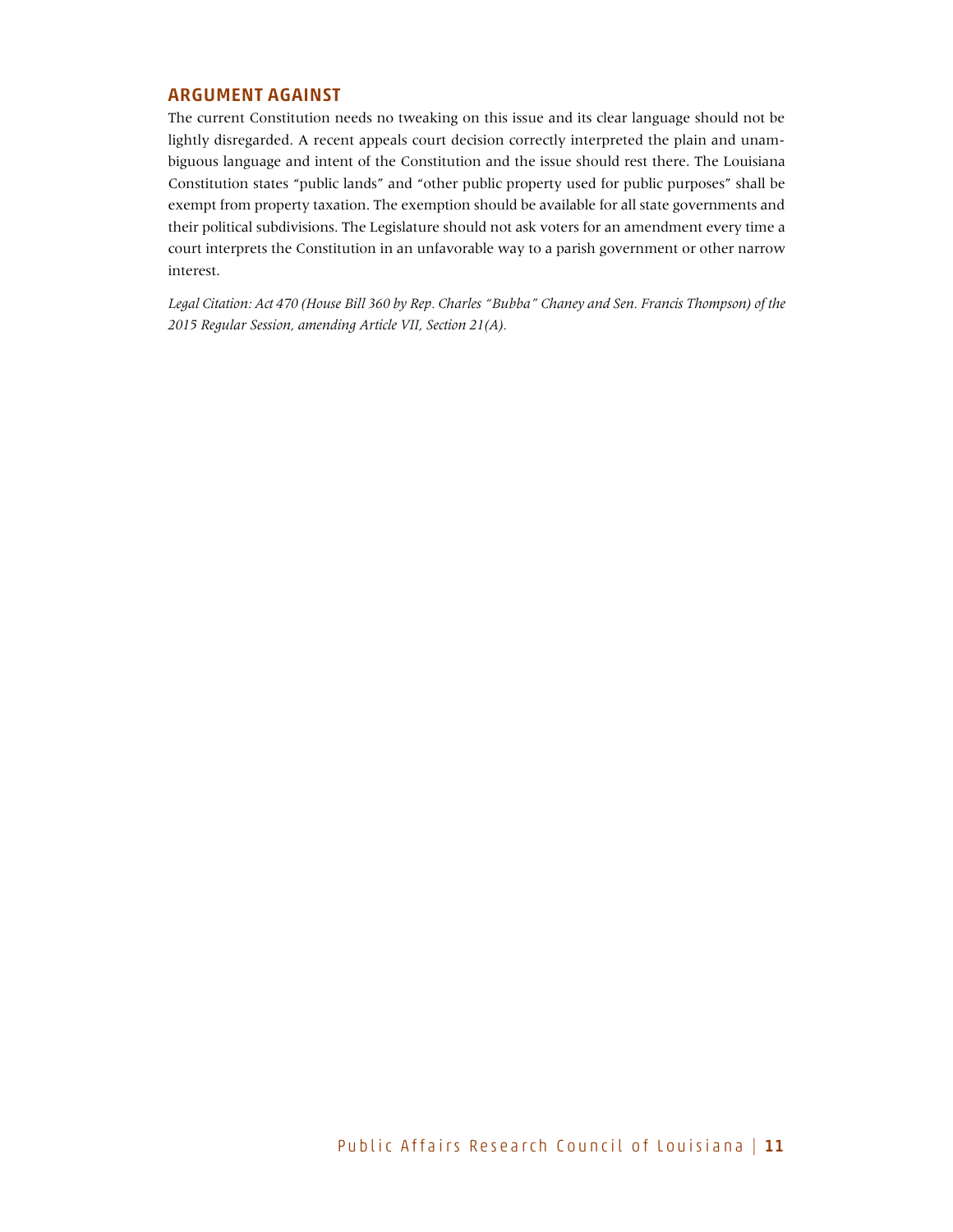### **Special Section**

#### **Want to go deeper?**

*This special section of the "PAR Guide to the 2015 Constitutional Amendments" delves into additional material, historical background, factoids, court cases and related legislation that shed more light on the Oct. 24 ballot items.*

#### No. 1

The Budget Stabilization Fund is a complex creature. The money in the Fund may be tapped only if there is a projected revenue decline in the current fiscal year or at least a 1% decline for the upcoming fiscal year. Even then, only a two-thirds vote of the Legislature can tap the Fund. No more than one-third of the Fund can be tapped at a time; however, the permitted frequency of withdrawals is complicated by an ambiguous rule. One-third of \$811 million, which is the Fund's cap under current law, is \$270 million. One-third of \$500 million is \$167 million.

Mineral revenue was estimated at \$1.3 billion in fiscal year 2014 and at \$1 billion in fiscal 2015. That revenue source has been estimated to be close to \$900 million this year and the next. This estimate could be revised even lower because of further depressed oil prices. It should be noted that the first priority of mineral revenue is to allocate a portion to local governments. The amount is usually about \$100 million. Above that is the base mineral revenue – the portion that goes into the state general fund.

The mineral revenue base was originally set by the Constitution at \$750 million, with allowances for an inflation-indexed increase every 10 years starting in 2000. The base was raised to \$850 million in the past decade. In the 2015 legislative session, the base was raised to \$950 million, but with an important requirement. That last \$100 million actually is steered to the state's Transportation Trust Fund. (Not to be confused with the proposed amendment's Transportation Stabilization Subfund.) That particular \$100 million in TTF money is restricted to use on state highways and bridges primarily, followed by allocations to ports and other programs. These changes have been accomplished through statutes that are already law.

If the constitutional amendment passes, the spending from the new transportation subfund would be restricted. The Intermodal Connector program would be in line for 20% of any expenditures from the subfund. This program focuses on roads and other connections to major transport hubs such as airports and ports. The rest of the subfund expenditures would be restricted to state highway and bridge projects. These projects are normally funded with 20% state dollars and an 80% federal match. A number of legislators have been concerned that these types of projects have been neglected in recent years while the state focused more on interstate improvements, which garner a 90% federal match.

Amendment No. 1 was devised as an alteration rather than a replacement of the Budget Stabilization Fund. The new subfunds are wedged into the existing provisions rather than creating a new uniform section in the Constitution. This approach has created a number of questions about how to interpret the proposed law. The Constitution's formulation of the Budget Stabilization Fund can be found in Article VII Section 10.3. The proposed amendment would make no changes to Section 10.3 (C), which restricts the fund balance and outlines how money may be appropriated from it. Of course, this section of the Constitution originally was not written with a transportation subfund in mind. The amendment does not make clear whether the provisions of Section 10.3 (C) would apply to just the new budget stabilization subfund or the whole new trust, including the new transportation subfund. Section 10.3 (C) only refers to "money in the fund", which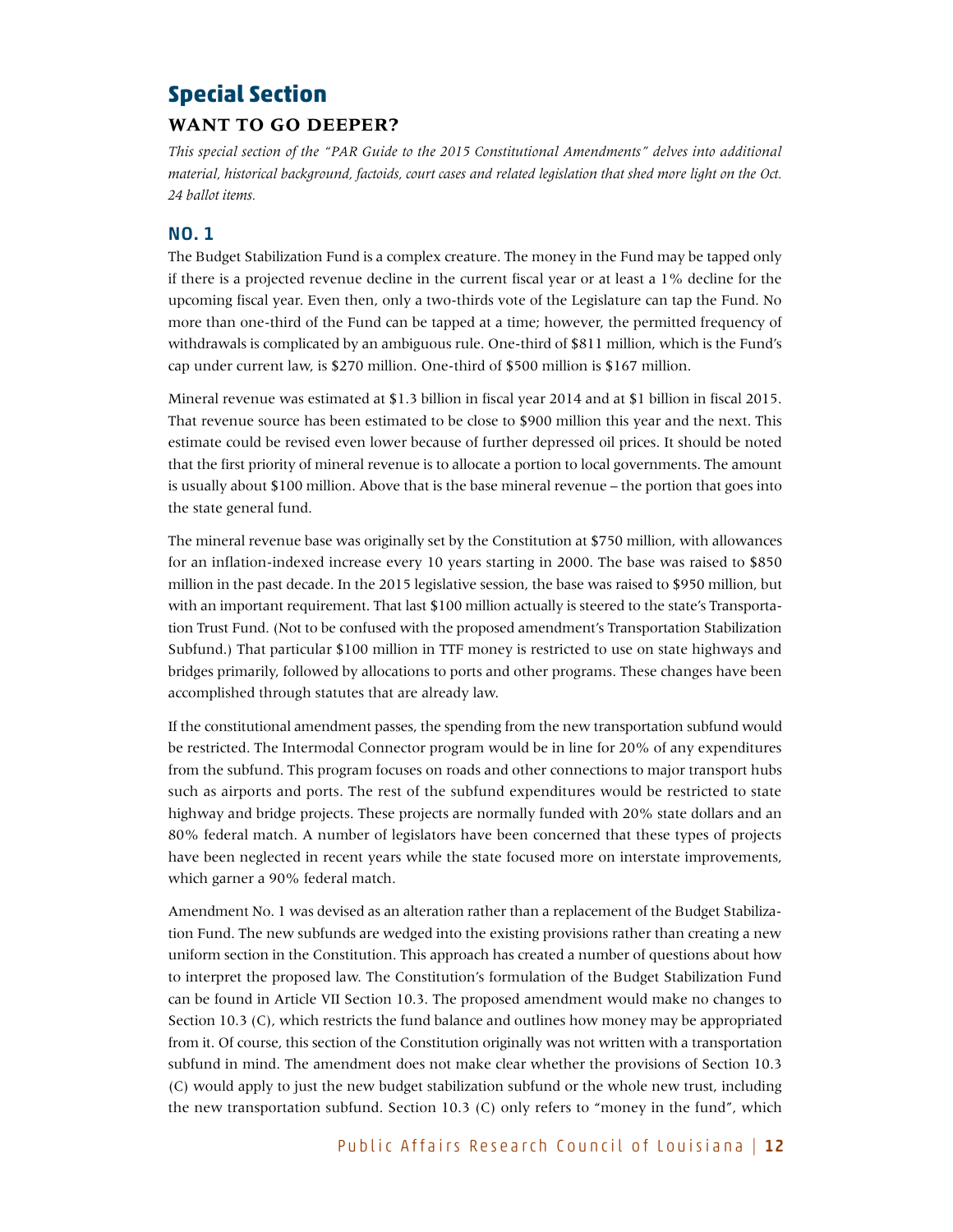would appear ambiguous if the proposed amendment passed because no longer would there be a single fund but a trust with two subfunds. The Constitution's intention for appropriations of transportation subfund money would be open to interpretation. Also, the fund caps could become a puzzle. Although the amendment creates mineral revenue caps for the two subfunds, it does not remove the Constitution's existing fund cap. That cap holds the Budget Stabilization Fund to no more than 4% of total state revenue receipts.

The \$500 million "caps" on the proposed subfunds limit mineral revenue infusions but may not be actual hard caps on the amount of money that can be placed in the funds. When a subfund reaches \$500 million, no more mineral revenue can be poured into it. Technically, deposits or appropriations other than mineral revenue could be made to either subfund so that they could contain more than \$500 million. In fact, currently the Constitution requires deposits into the Budget Stabilization Fund under certain circumstances. For example, 25% of any money forecast as nonrecurring gets deposited in the fund assuming the fund is not full. In addition, the Legislature designated some money from the Deepwater Horizon Economic Damages Collection Fund to the Budget Stabilization Fund. Amendment No. 1 is silent about where exactly such money would go under the proposed Trust system with two subfunds.

#### No. 2

This proposed amendment is brought to you by Act 471 of the 2015 session. Two other pieces of legislation were passed in the 2015 session to create and finance the infrastructure bank. Act 431 created the Louisiana State Transportation Infrastructure Bank and a corresponding fund. That legislation also would have allowed 7% of the state vehicle sales tax to flow to the new bank. That sales tax provision was overridden by Act 275, which instead sets up a potential stream of as much as \$7 million a year to the infrastructure bank if state mineral revenue reaches a certain high level. Mineral revenue is not expected to reach a high enough level in the near future for this financing source to occur. This financing in Act 275 is the only current form of funding required by law for the infrastructure bank.

Act 431 establishes the bank in the Department of the Treasury. The bank is overseen by a board whose members are: the secretary of the Department of Transportation and Development; the state treasurer; the chairman of the Senate Committee on Transportation, Highways and Public Works; the chairman of the House Committee on Transportation, Highways and Public Works; one member appointed by a majority of the other members from among three persons who shall be nominated by the Louisiana Bankers Association; one member appointed by the board members of the State Board of Certified Public Accountants; and one member appointed by the board of directors of the Louisiana Good Roads and Transportation Association.

#### No. 3

This amendment removes some words and adds others to Louisiana Constitution Article III, Section 2 (A)(4)(b). Here is how this provision reads currently in the Constitution. The parts in bold would be removed under this amendment.

"During any session convening in an odd- numbered year, no matter intended to have the effect of law, including any suspension of law, shall be introduced or considered unless its object is to enact the General Appropriation Bill; enact the comprehensive capital budget; make an appropriation; **levy or authorize a new tax; increase an existing tax**; levy, authorize, increase, decrease, or repeal a fee; **dedicate revenue**; **legislate with regard to tax exemptions, exclusions, deductions, reductions, repeals, or credits**; or legislate with regard to the issuance of bonds."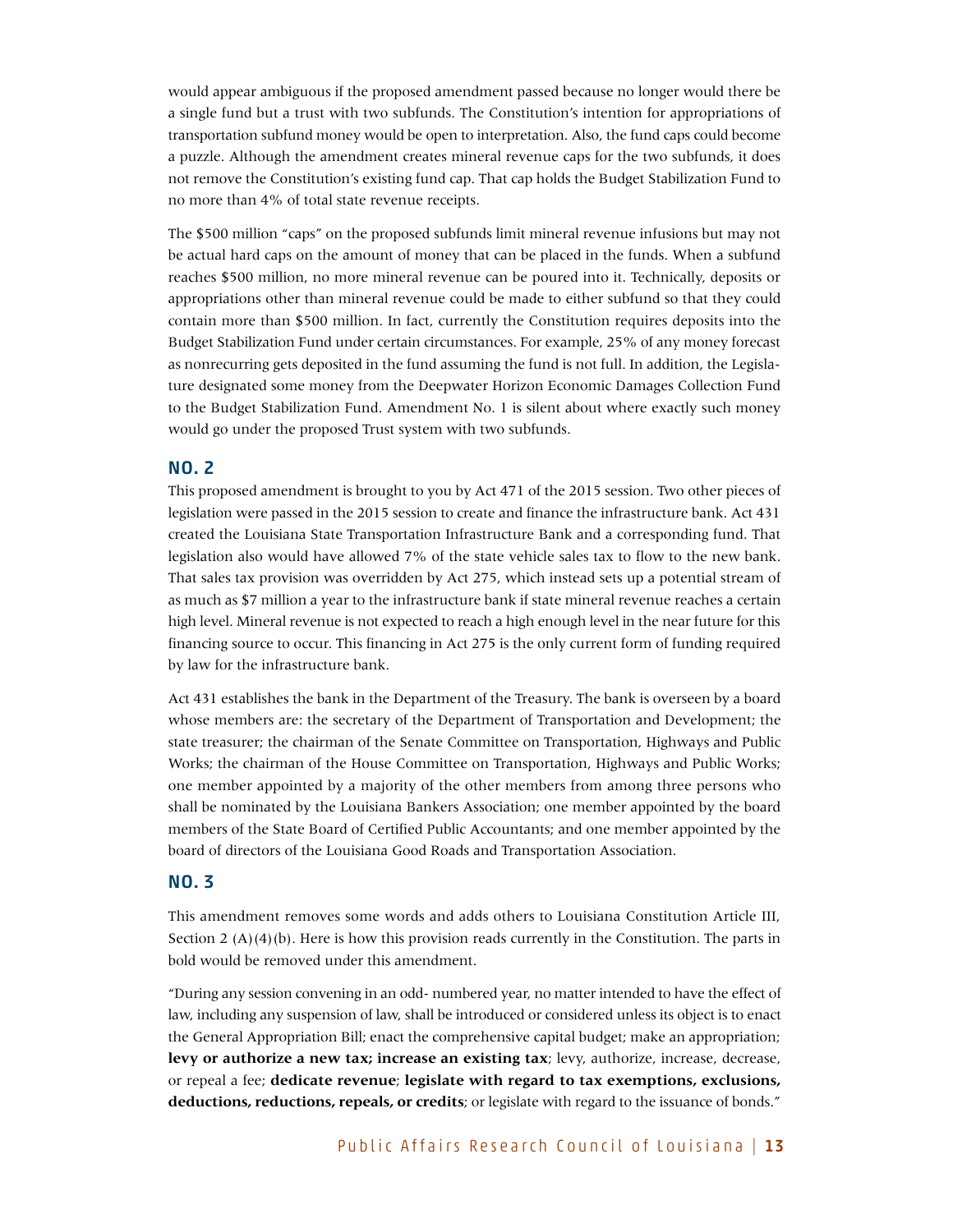(This section then provides exceptions for five pre-filed bills per legislator and for local and special bills.)

Here is how this provision would read with the proposed amendment. The new parts are in bold.

"During any session convening in an odd- numbered year, no matter intended to have the effect of law, including any suspension of law, shall be introduced or considered unless its object is to enact the General Appropriation Bill; enact the comprehensive capital budget; make an appropriation; levy, authorize, increase, decrease, or repeal a fee; **legislate with regard to the dedication of revenue; legislate with regard to taxes; legislate with regard to rebates**; or legislate with regard to the issuance of bonds." (This section then provides the same exceptions for five pre-filed bills per legislator and for local and special bills.)

Lawmakers have sought to make changes in the state's administration of taxes and credits during a fiscal session only to find out that the House has interpreted the Constitution to mean that those types of legislation must be considered "general" bills. Some legislators have packaged tax administration bills to make the proposals appear better qualified for a fiscal session; this constitutional amendment would negate the need for such maneuvers.

Fiscal sessions are restricted to not more than 45 legislative days within a period of 60 calendar days. General sessions are restricted to not more than 60 legislative days within 85 days. The pre-filing period ends 10 days before the start of a session. In addition to the bill limits for the pre-filing period before fiscal sessions, the Constitution limits each legislator in any regular session to five bills during a session; however, the Legislature may adopt rules for exceptions to this limit. Special sessions can be called to consider fiscal or general matters.

#### No. 4

In Louisiana a property tax is a type of ad valorem tax based on the assessed value of a property. The Latin term "ad valorem" means "according to the value." Taxable property includes inventories, such as merchandise, vehicles held by auto dealers and oil and gas kept in storage.

The legal case that led to this proposed amendment stems from differing interpretations of the Louisiana Constitution. A Tennessee municipal utility -- Memphis Light, Gas and Water – stores natural gas in West Carroll Parish. For this inventory, the parish assessed the property and issued tax bills totaling just over \$406,000 for the 2009-2012 period. The municipal utility protested and claimed in court that the natural gas was exempt from taxation because it was "public property used for public purposes" and that the constitutional exemption is not limited to Louisiana governments. In 2013, the 5th Judicial District Court of Louisiana agreed with the utility and the 2nd Circuit Court of Appeals later upheld the decision. The Louisiana Supreme Court did not take up the case.

West Carroll Parish had argued that a Louisiana Supreme Court ruling in 1951 – *Warren County, Miss., v. Hester* - was the defining guidance on this question. That court stated, "We think it plain that the exemption of all public property has reference only to property of Louisiana and its political subdivisions. There is no reason whatever to believe that the people of Louisiana, in adopting their Constitution, intended to exempt from taxation the local property of foreign countries, other states or their political subdivisions."

The appeals court said this passage was an "extraneous comment" (or "dicta") by the Supreme Court in the Hester ruling and "was in no way necessary to the disposition of the case." The appeals court thus determined that the comment need not be followed. (The Hester dispute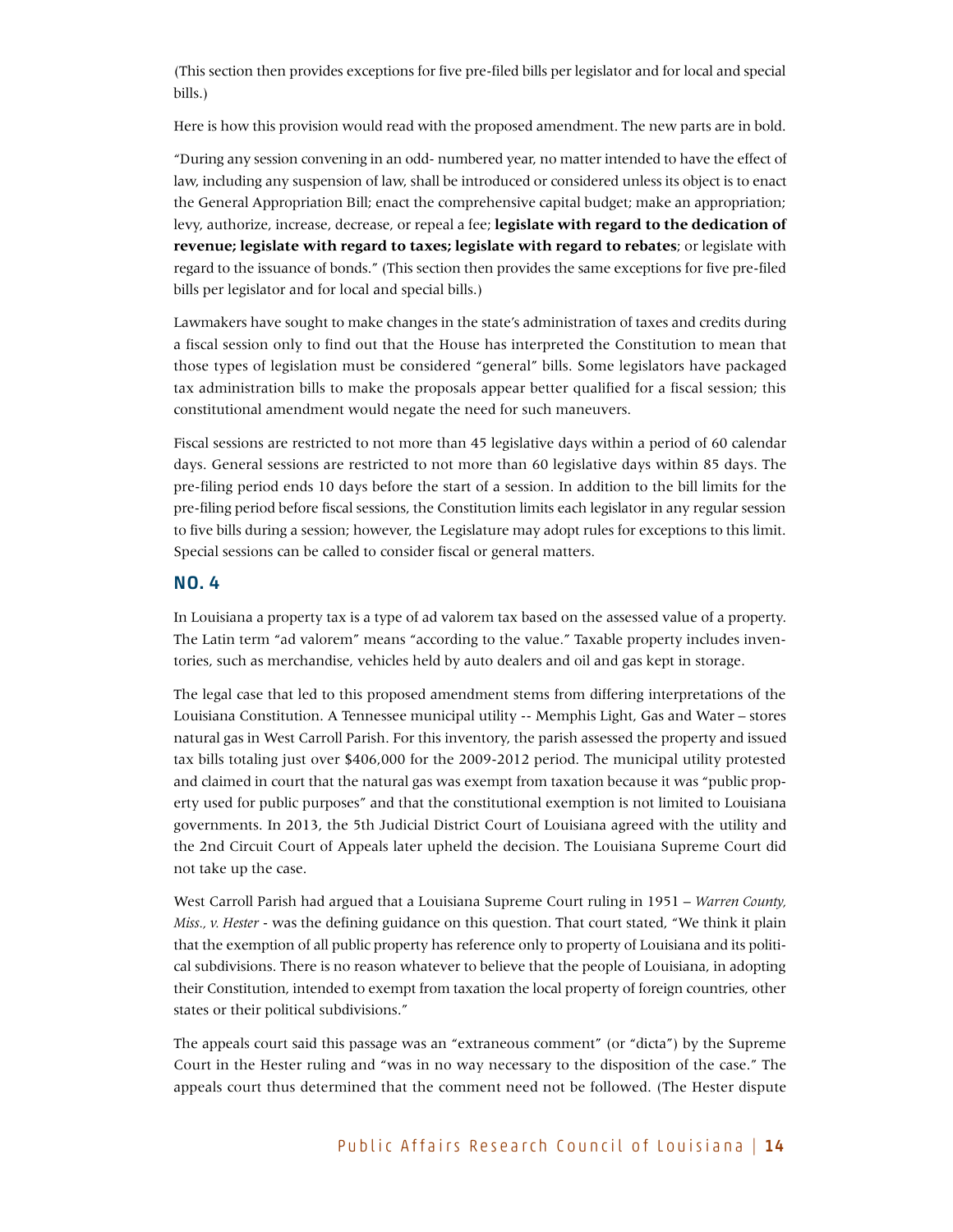concerned a toll bridge that crossed the Mississippi River from Vicksburg to Louisiana.) The trial court, whose ruling and reasons were expressly adopted by the appeals court, said the plain language of the Constitution is a more important factor: "On multiple occasions in recent years, the Louisiana Supreme Court has reiterated and re-affirmed its adherence to the first rule of constitutional interpretation that the starting point is always the language of the constitution itself, and when a constitutional provision is plain and unambiguous and its application does not lead to absurd consequences, its language must be given effect." The trial court and the appeals court went on to say that in the Louisiana Constitution, "the exemption is stated in general terms as one for 'public property used for public purposes'. The limiting terms 'Louisiana' or 'Louisiana political subdivision' do not appear in the constitutional provision. Therefore, the plain language [of the Constitution] seems to confer this tax exemption on the temporarily stored natural gas in question."

The Legislative Fiscal Office could not determine whether some other parishes might face a similar circumstance. Although West Carroll Parish appears to be dealing with a rare occurrence of such a situation, Louisiana is a state with many energy storage sites that could provide an opportunity for similar disputes. The proposed amendment would of course apply to all forms of property, not just natural gas inventories. State Rep. Charles "Bubba" Chaney and Sen. Francis Thompson, whose legislative districts include West Carroll Parish, sponsored the bill in the 2015 session to propose the amendment. The Legislative Fiscal Office said that out-of-state municipalities paying property taxes in Louisiana would not be eligible for the state's inventory tax credit.

The proposed amendment does not identify foreign countries among the entities that would not be allowed the exemption. The amendment only refers to property owned "by another state or owned by a political subdivision of another state."